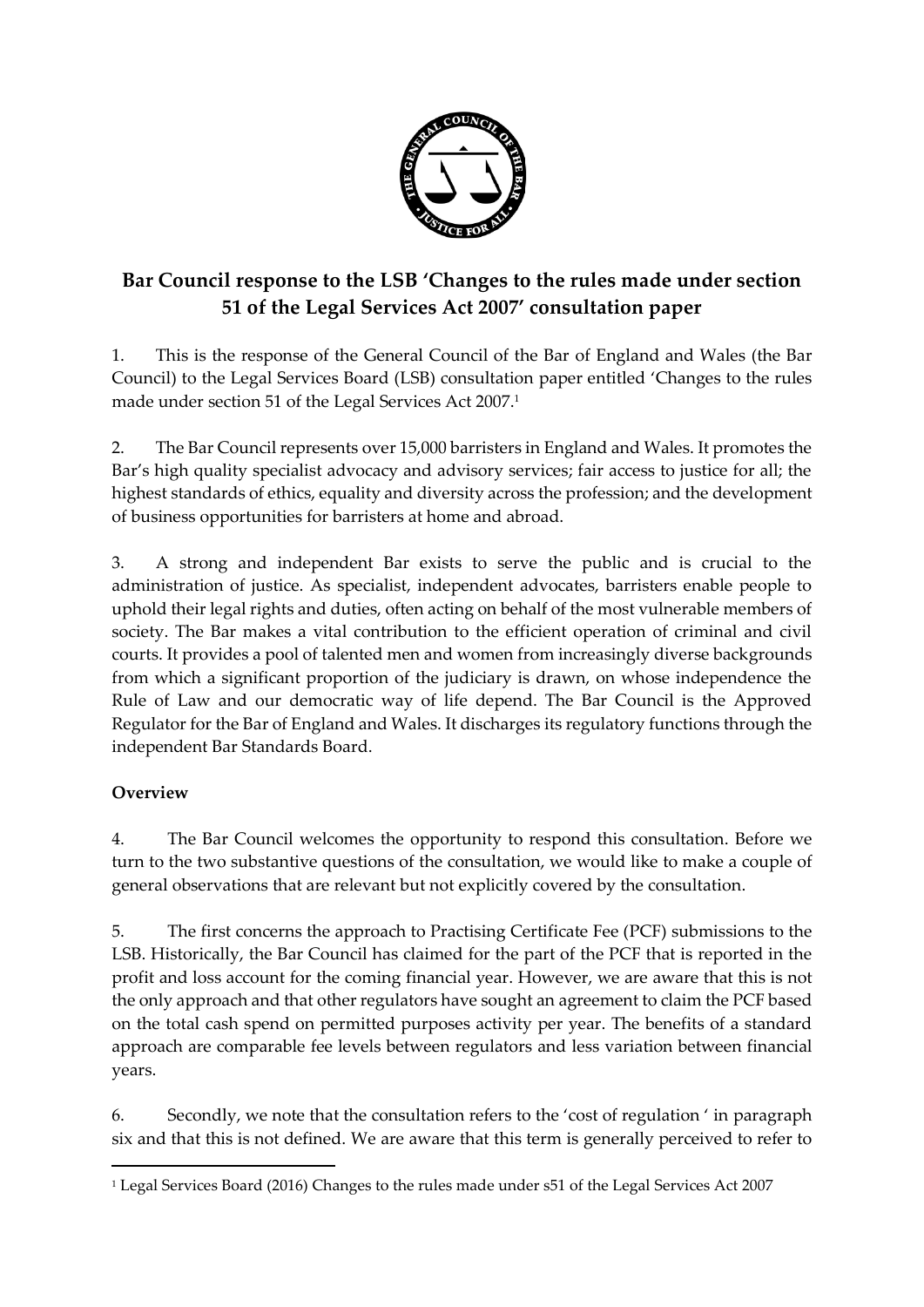the direct charge that an Approved Regulator levies on its practising members. We are concerned that this definition is too narrow and will give a distorted view of the true cost of regulation, which will also include indirect costs. Further, barristers are also subject to financial and tax regulation which will incur additional cost. Although this is not the subject of the consultation, we are aware from discussions with the LSB that the cost of regulation is considered by the LSB when reviewing a PCF application. Consequently, we consider that this should be clearly defined.

7. The Bar Council would welcome a more clearly defined timetable for the s. 51 application process from the LSB, detailing a date by which the application must be submitted by the Bar Council and a date by which the LSB must inform the Bar Council of its decision. This year's process prompted unexpected additional questions from the LSB and a delay of three weeks for authorisation of the PCF increase. The Bar Council's Authorisation to Practise process was delayed as a result.

## **Question 1: Do the two proposed additional criteria in Rule 10 adequately explain the matters that the LSB will take into account when considering a PCF application?**

8. We propose to deal with each criterion in turn.

9. The Bar Council agrees that it is helpful to include a specific reference to the regulatory objectives.

10. The second of the two proposed new application criteria is 'clarity and transparency of all the Approved Regulator's financial resources, whether or not those resources arise from permitted purposes, and the impact on the proposed practising certificate fee.' Whilst we agree that principle of clarity and transparency is sound and should be followed, we are concerned that the criterion as drafted is not fit for purpose. We anticipate that this provision would require the Approved Regulator to demonstrate to the LSB the allocation of all its funds in advance for its entire operation, including income and expenditure that does not pertain to the Legal Services Act 2007 (LSA). It is crucial that, at the application stage, the LSB concentrates on scrutinising activity falling within the permitted purposes. This is likely to be a subset of the whole of the activities of the entity/group/organisation that is the Approved Regulator. Subsidiary companies, for example, that have no relevance to the LSB or LSA 2007, should not be included nor should any detail be required for activities that sit outside of "permitted purposes" as defined by the Act. Under the current rules, the Bar Council already provides the LSB with a high level forecast of all of its income and expenditure and this should be sufficient for the LSB's purposes. We consider that it would be an inefficient use of the LSB's resources to consider extensive detail about non-PCF (practising certificate fee) expenditure within a financial forecast.